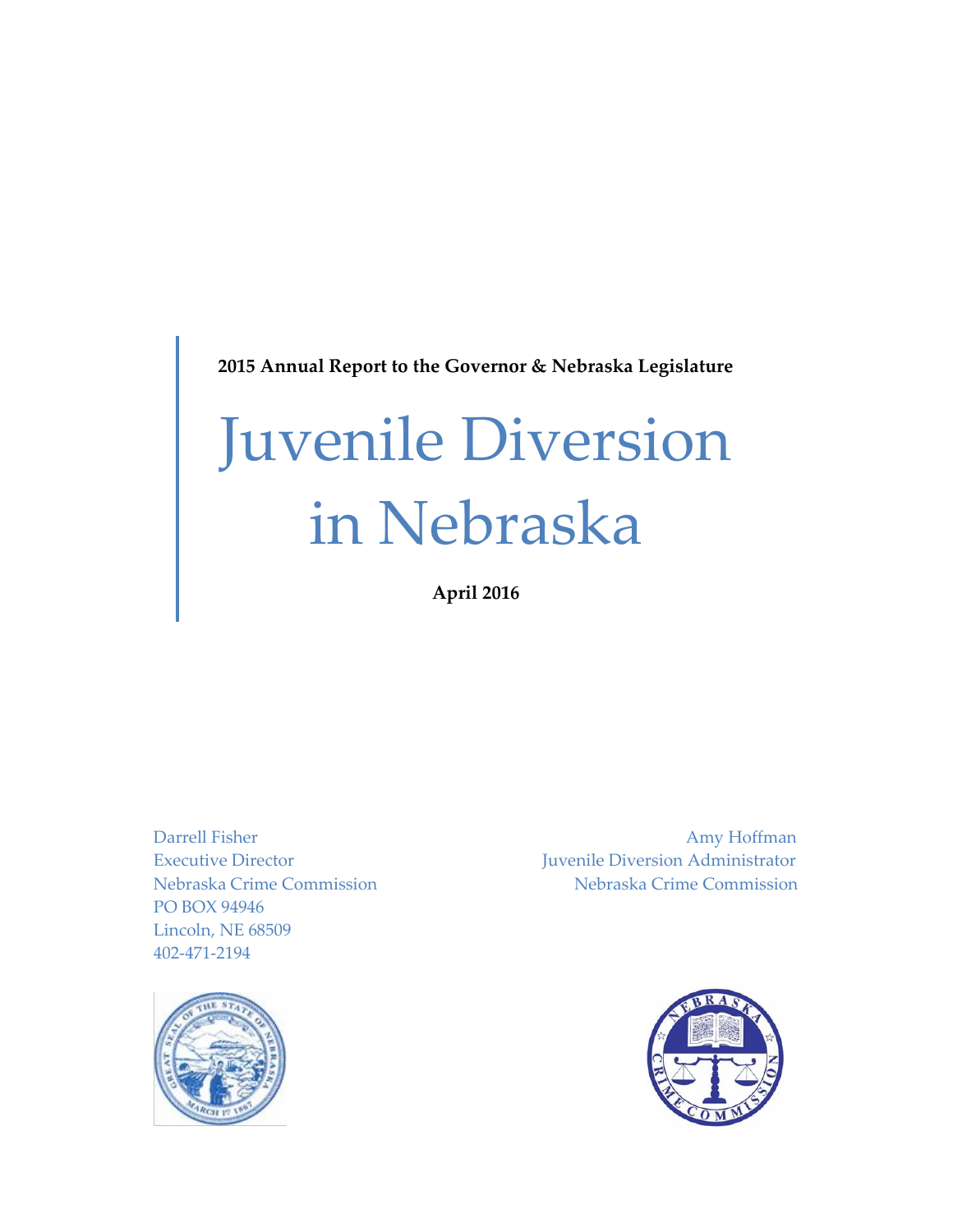#### **INTRODUCTION**

 $\overline{a}$ 

The Director of Juvenile Diversion Programs of the Nebraska Commission of Law Enforcement and Criminal justice is responsible for generating an annual report on diversion programs in Nebraska by Nebraska Revised Statute § 81-1427. This 2015 diversion report is fulfilling this statutory duty.

#### Introduction to Juvenile Pretrial Diversion Programs

Juvenile pretrial diversion is a voluntary program available to youth charged with a minor offense. Generally, diversion is available to youth before formal adjudication, diverting youth from involvement in the juvenile justice system and into a program that offers a continuum of requirements and services. The end result of successful completion is dismissal or non-filing of the diverted case. Pretrial diversion is a positive alternative to the juvenile justice system and can provide more appropriate methods of treating juveniles charged with an offense, providing better outcomes for youth.

Adolescent brain development research shows that the part of a juvenile's brain that is responsible for risk assessment, consideration of consequences, and controlling impulses is not fully developed until the early 20′s.1 A high proportion of juveniles who come into contact with the juvenile justice system are not on a path to adult crime, but merely afflicted with adolescence.<sup>2</sup> Imposing additional rules on already troubled youth, heightened scrutiny of their behaviors, and punishing them for entirely predictable behavior when the behavior is most likely to subside without intervention shows to worsen outcomes for youth. <sup>3</sup> This understanding that the developmental factors that make adolescents different from adults shows that youth are less culpable for their behavior, are more amenable to change and rehabilitation than adults, and should be treated differently than adults when they commit crimes.<sup>4</sup>

Well-designed community based programs and evidence based practices can effectively reduce adolescent recidivism without relying on punitive punishments of the criminal justice system. Programs that hope to deter and discipline, such as Scared Straight or boot camps, tend to

<sup>1</sup> Coalition for Juvenile Justice, *Emerging Concepts Brief: What are the Implications of Adolescent Brain Development for Juvenile Justice?* (2006).

<sup>2</sup> Mark Lipsey, Keynote Presentation, *Evidence-Based Practice to Meet the Juvenile Justice Challenge* (Nebraska Community Aid and Juvenile Justice Conference, Lincoln, Nebr., October 29, 2014) (copy of PowerPoint presentation on file with Nebraska Crime Commission).

<sup>3</sup> Dick Mendel, Case Now Strong for Ending Probation's Place As Default Disposition in Juvenile Justice Juvenile Justice Information Exchange (2016), http://jjie.org/case-now-strong-for-ending-probations-place-as-default-disposition-in-juvenile-justice/227322/ (last visited May 2, 2016).

<sup>4</sup> Models for Change: Systems Reform in Juvenile Justice, The Resource Center Partnership, Benjamin Chambers & Annie Balck, *Because Kids are Different: Five Opportunities for Reforming the Juvenile Justice System, (*John D. and Catherine T. MacArthur Foundation 2014).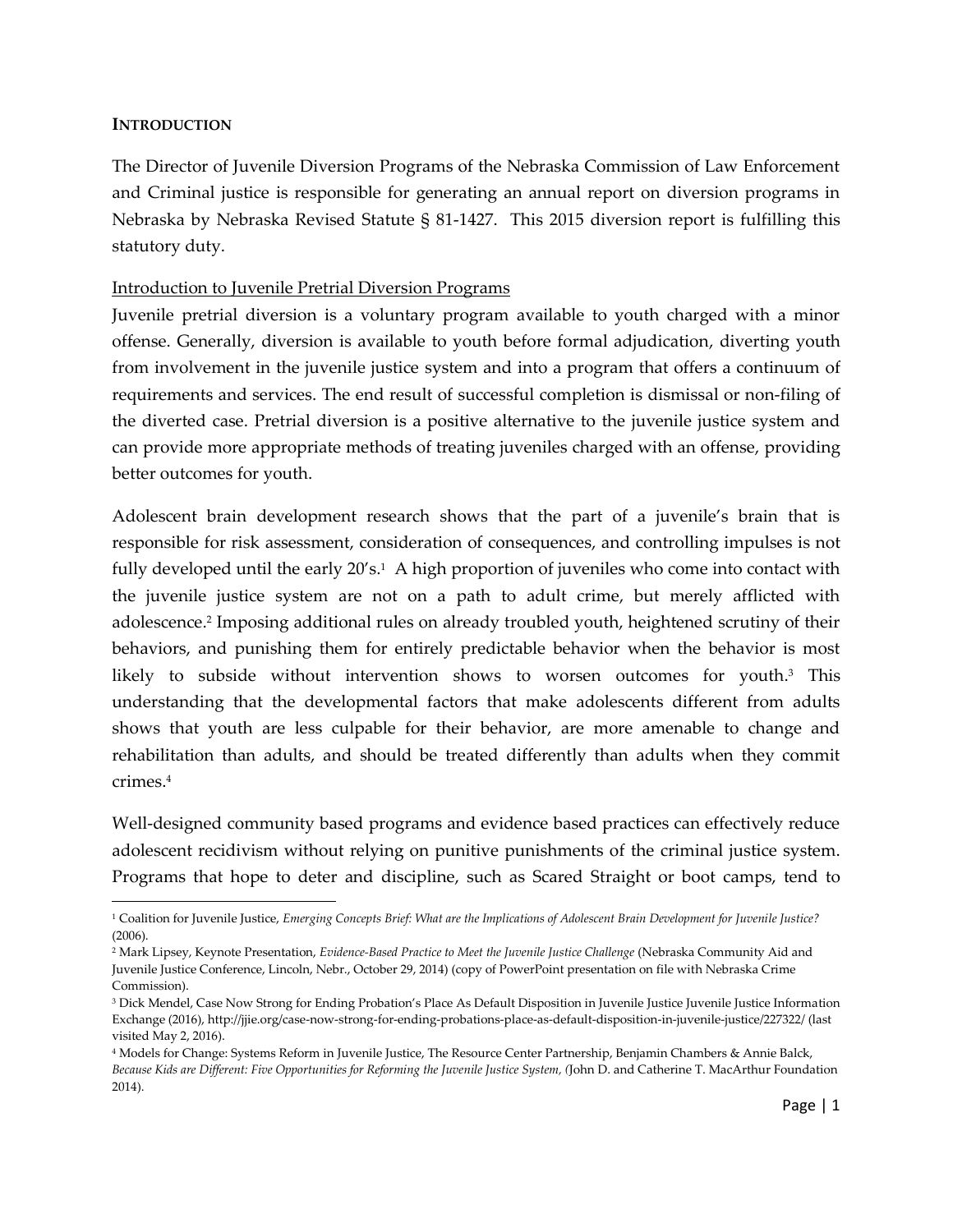worsen recidivism; programs that increase surveillance on the youth, such as Probation, tend to have little or no effect on recidivism; and programs providing therapeutic interventions aimed to help youth address anti-social attitudes, learn problem-solving and perspective-taking skills, along with family counseling and mentoring consistently reduce recidivism rates.<sup>5</sup>

The justice system should not exempt youth from punishment, but should consider the developmental stage of adolescents when juveniles are facing criminal prosecution. Programs and practices should teach youth about the consequences of their wrongdoing in a developmentally informed way, give youth opportunities to restore damage they have caused, and the tools to learn from their mistakes and make better choices in the future.<sup>6</sup>

There are many principles behind supporting the use of juvenile diversion programs that not only benefit the youth, but benefit families, communities, and the juvenile justice system. Those principles identified as priorities in diversion programs across the country include: 1) reducing recidivism; 2) providing services; 3) avoiding labeling effects; 4) reducing system costs; 5) reducing unnecessary social control; 6) increasing successful outcomes for youth; 7) assuring accountability; 8) reducing Disproportionate Minority Contact (DMC); and 9) avoiding collateral consequences of the juvenile justice system. 7

The state of Nebraska has identified four goals of a juvenile pretrial diversion program: 1) to provide eligible juvenile offenders with an alternative program in lieu of adjudication through the juvenile court; 2) to reduce recidivism among diverted juvenile offenders; 3) to reduce the costs and caseload burdens on the juvenile justice system and the criminal justice system; and 4) to promote the collection of restitution to the victim of the juvenile offender's crime.<sup>8</sup>

In Nebraska, a county attorney has statutory authority to develop a juvenile diversion program with the concurrence of their county board.<sup>9</sup> A county attorney's decision to utilize a diversion program and refer a youth to diversion is often based on factors that generally include: 1) the juvenile's age, 2) the nature of the offense and the juvenile's role in the offense, 3) previous offenses, dangerousness or threat posed by the juvenile, and 4) recommendations of referring

 $\overline{a}$ 

<sup>5</sup> Dick Mendel, Case Now Strong for Ending Probation's Place As Default Disposition in Juvenile Justice, Juvenile Justice Information Exchange (2016), http://jjie.org/case-now-strong-for-ending-probations-place-as-default-disposition-in-juvenilejustice/227322/ (last visited May 2, 2016).

<sup>6</sup> Models for Change: Systems Reform in Juvenile Justice, The Resource Center Partnership, Benjamin Chambers & Annie Balck, *Because Kids are Different: Five Opportunities for Reforming the Juvenile Justice System, (*John D. and Catherine T. MacArthur Foundation 2014).

<sup>7</sup> Center for Juvenile Justice Reform, National Center for Mental Health and Juvenile Justice, National Juvenile Defender Center, National Youth Screening and Assessment Project & Robert F. Kennedy Children's Action Corps, *Juvenile Diversion Guidebook* (John D. and Catherine T. MacArthur Foundation 2011).

<sup>8</sup> Neb. Rev. Stat. § 43-260.03

<sup>9</sup> Neb. Rev. Stat. § 43-260.02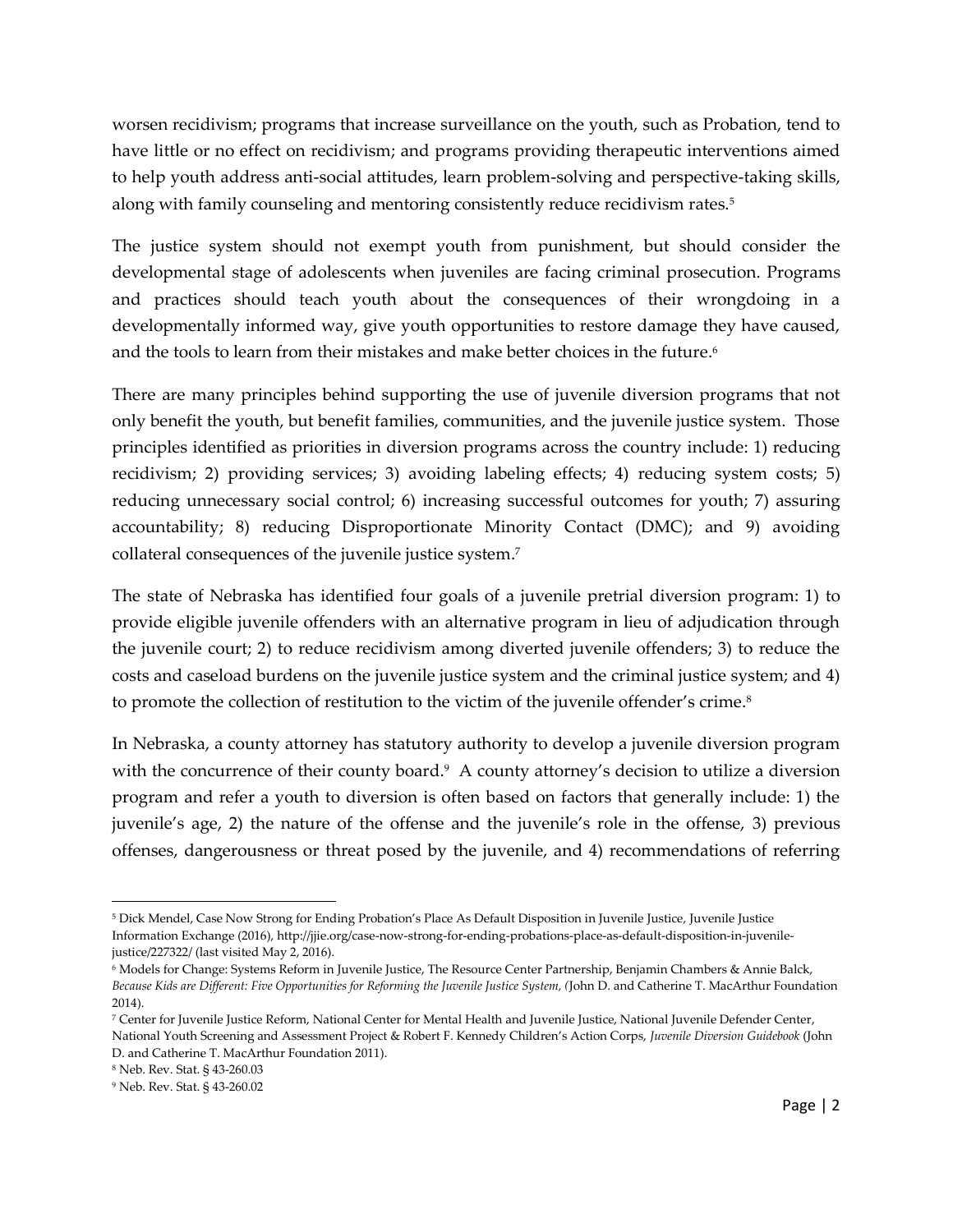agency, victim, and advocates for the juvenile.<sup>10</sup> Juvenile pretrial diversion programs in Nebraska are required to provide screening services for use in creating an individualized diversion plan that utilizes appropriate services for the juvenile, and include program requirements such as a letter of apology, community service, restitution, educational or informational classes, curfew, and juvenile offender and victim mediation.<sup>11</sup>

#### **JUVENILE PRETRIAL DIVERSION PROGRAMS IN NEBRASKA**

An informal survey of all counties indicated there are currently 69 of the 93 counties reportedly offering a juvenile pretrial diversion program (See Figure 1). The number of counties offering

juvenile pretrial diversion services has increased from 57 counties in FY2013, and 62 counties in FY2014. Of the reported diversion programs, 58 counties reported the required diversion data into the Juvenile Diversion Case Management System (JDCMS). Nine counties did not have any diversion participants in calendar year 2015; and two counties did not comply with the statutory duty to report.



The Winnebago Tribe and Santee Sioux Tribe also report a juvenile diversion program; however, their data was not available through the Juvenile Diversion Case Management System at the time of this report.

According to the 2010 Census data, there are 177,953 juveniles in Nebraska ages 12-18.<sup>12</sup> Of that juvenile population, 92% of the juveniles have access to a juvenile diversion program in Nebraska. The ultimate goal is for 100% of the juvenile population to have equal access to juvenile pretrial diversion in Nebraska. Of the 10,539 juvenile arrests reported in calendar year 2014, 95% of the reported arrests took place in counties that offered a juvenile diversion

l

<sup>10</sup> Neb. Rev. Stat. § 43-260.04

<sup>11</sup> Neb. Rev. Stat. § 43-260.04 -.06

<sup>12</sup> Nebraska Commission on Law Enforcement and Criminal Justice, *2016 Community-Based Juvenile Services Aid Request for Proposal (RFP),* [www.ncc.ne.gov.](http://www.ncc.ne.gov/)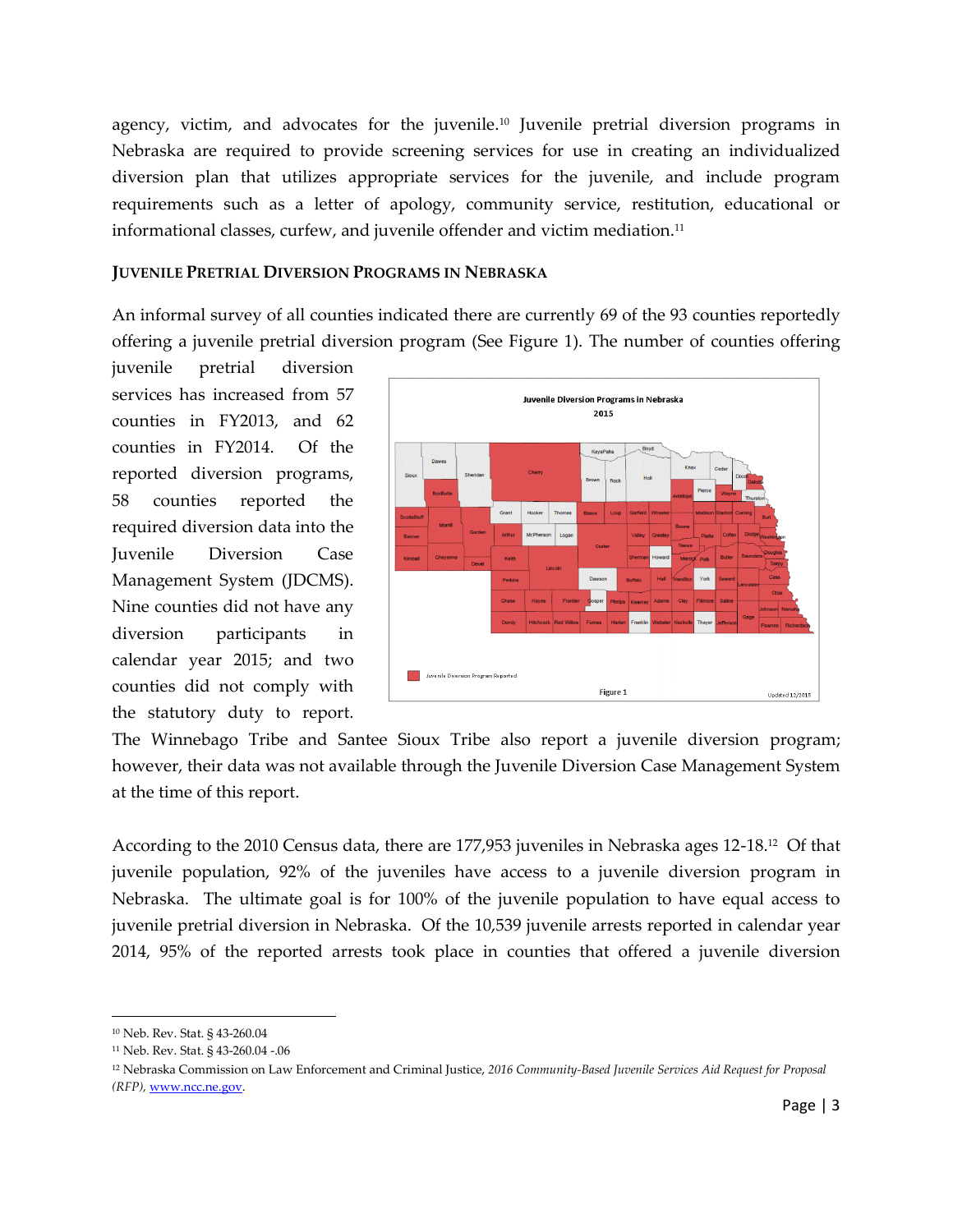program.<sup>13</sup> In calendar year 2015, Probation Administration served 3,195 youth placed on juvenile probation.<sup>14</sup> Low risk level youth, according to the Youth Level of Service/Case Management Inventory (YLS/CMI) assessment, accounted for 60% of the youth placed on juvenile probation in CY 2015.<sup>15</sup> It is unknown what percent of the low risk level youth placed on probation were in a county that offered a diversion program, or if they would have qualified for diversion rather than proceed through the juvenile justice system. If more low level juvenile offenders could be diverted and not placed on juvenile probation, juvenile probation officers may have more time to work with higher risk juvenile offenders, providing the juvenile justice system with a significant cost savings, and keeping youth from entering the juvenile justice system. Research has shown that low risk level youth placed on probation are more likely to reoffend compared to youth referred to diversion programs.<sup>16</sup>

#### Juvenile Pretrial Diversion Data

As the Juvenile Diversion Case Management data system continues to be enhanced, we will continue to receive more detailed data, such as diversion program type, program requirements, and risk level. As data continues to grow, the measuring of success across many different variables will be an available.

#### *Availability of Diversion*

From January 1, 2015 to December 1, 2015, a total of 4,494 individuals (5,798 law violations) were referred to a formal juvenile diversion program in Nebraska.<sup>17</sup> Roughly 52% of all referrals were referred to a program in one of the three larger metropolitan areas of the state: 27% of referrals to diversion in Douglas County; 15% in Lancaster County and 11% in Sarpy County (Table 1).

 $\overline{a}$ 

<sup>13</sup> Nebraska Commission on Law Enforcement and Criminal Justice. CY2015 not available at the time of this report. Note: While law enforcement agencies are required to submit monthly reports, not every agency does. Therefore, the data presented herein is underreported for some jurisdictions. For agency reporting status by number of months of data provided, please see [https://ncc.nebraska.gov/sites/ncc.nebraska.gov/files/doc/Reporting%20Status.pdf.](https://ncc.nebraska.gov/sites/ncc.nebraska.gov/files/doc/Reporting%20Status.pdf)

<sup>14</sup> Nebraska Office of Probation Administration.

<sup>15</sup> Nebraska Office of Probation Administration.

<sup>16</sup> Dick Mendel, Case Now Strong for Ending Probation's Place As Default Disposition in Juvenile Justice, Juvenile Justice Information Exchange (2016), http://jjie.org/case-now-strong-for-ending-probations-place-as-default-disposition-in-juvenilejustice/227322/ (last visited May 2, 2016).

<sup>17</sup> Because not all counties are complying with the statutory duty to report, there remains missing data. Data includes juveniles through 20 years of age.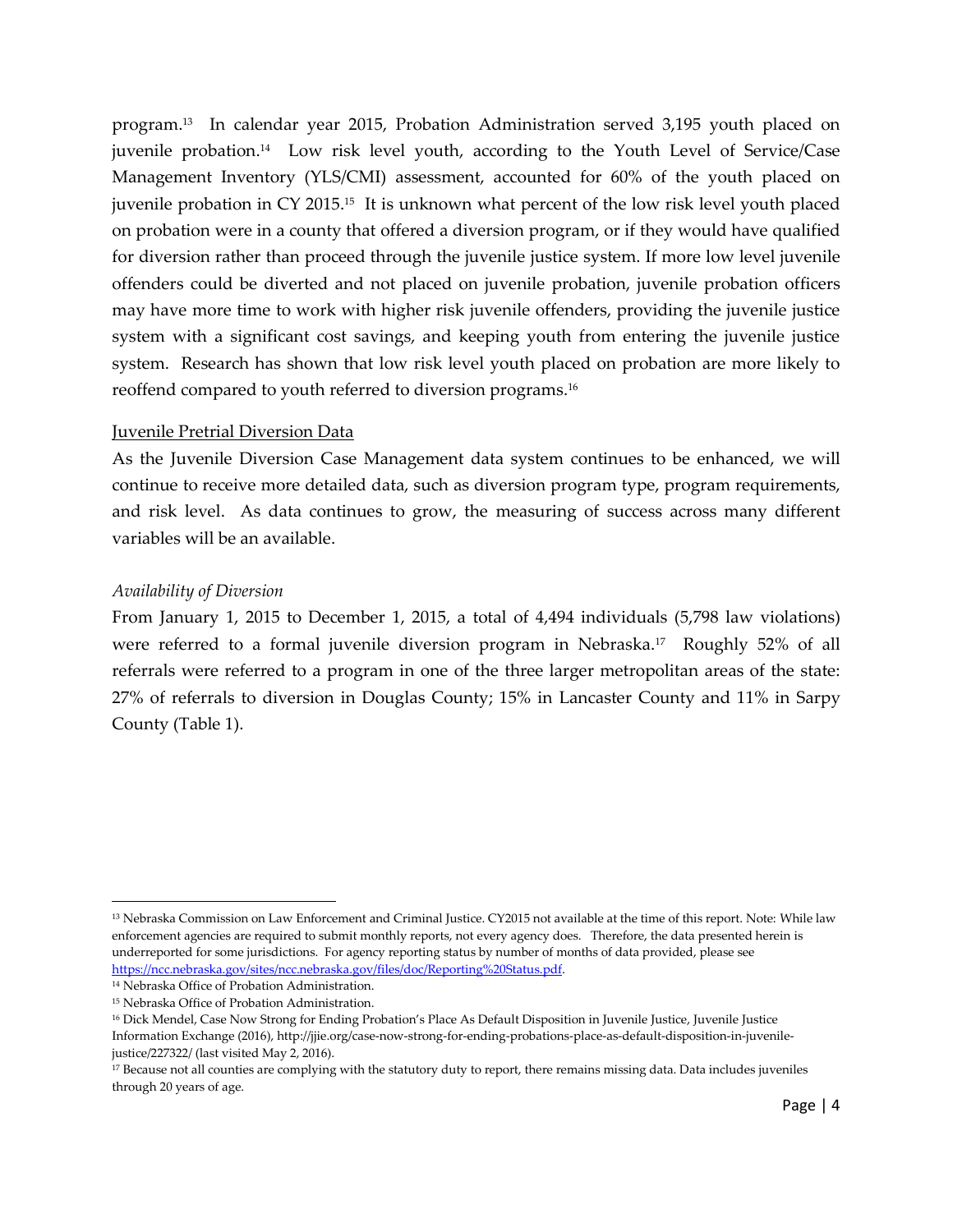| County       | Number of             | Percent of            |  |
|--------------|-----------------------|-----------------------|--|
|              | <b>Youth Referred</b> | <b>Youth Referred</b> |  |
| Douglas      | 1226                  | 27%                   |  |
| Lancaster    | 652                   | 15%                   |  |
| Sarpy        | 510                   | 11%                   |  |
| Other        | 2,106                 | 47%                   |  |
| <b>Total</b> | 4,494                 | 100%                  |  |

#### **Table 1: Referrals to Juvenile Diversion CY 2015**

Other counties in the top five for referrals were Buffalo County with 8% of the total referrals to diversion (357 youth), and Hall County with 6% of the total referrals (290 youth). Madison County and Platte County each accounted for 3% of the referrals, 156 youth and 136 youth respectively. The remaining counties each referred less than 100 youth to juvenile diversion in CY2015.

Youth were generally referred to juvenile diversion by the local prosecuting attorney. Of the 4,494 cases referred, 63% were from a county attorney, 26% were from law enforcement, and 9% were from a city attorney. <sup>18</sup> Schools, other county, and other referral sources accounted for one percent or less of referrals (Table 2).

| <b>Referral Source</b> | Number of<br>Percent of Youth |                 |
|------------------------|-------------------------------|-----------------|
|                        | <b>Youth Referred</b>         | <b>Referred</b> |
| City Attorney          | 422                           | 9%              |
| County Attorney        | 2808                          | 62%             |
| Law Enforcement        | 1190                          | 26%             |
| Other                  | 12                            | Less than 1%    |
| <b>Other County</b>    | 26                            | $1\%$           |
| School                 | 35                            | $1\%$           |
| Missing Data           | 1                             | Less than 1%    |
| <b>Grand Total</b>     | 4.494                         | $100\%$         |

**Table 2: Source of Referrals to Juvenile Diversion CY 2015**

 $\overline{a}$ 

<sup>&</sup>lt;sup>18</sup> It is likely that most, if not all, of the law enforcement referrals did pass through a county attorney for approval prior to the youth enrolling in diversion, actually being a "county attorney" referral.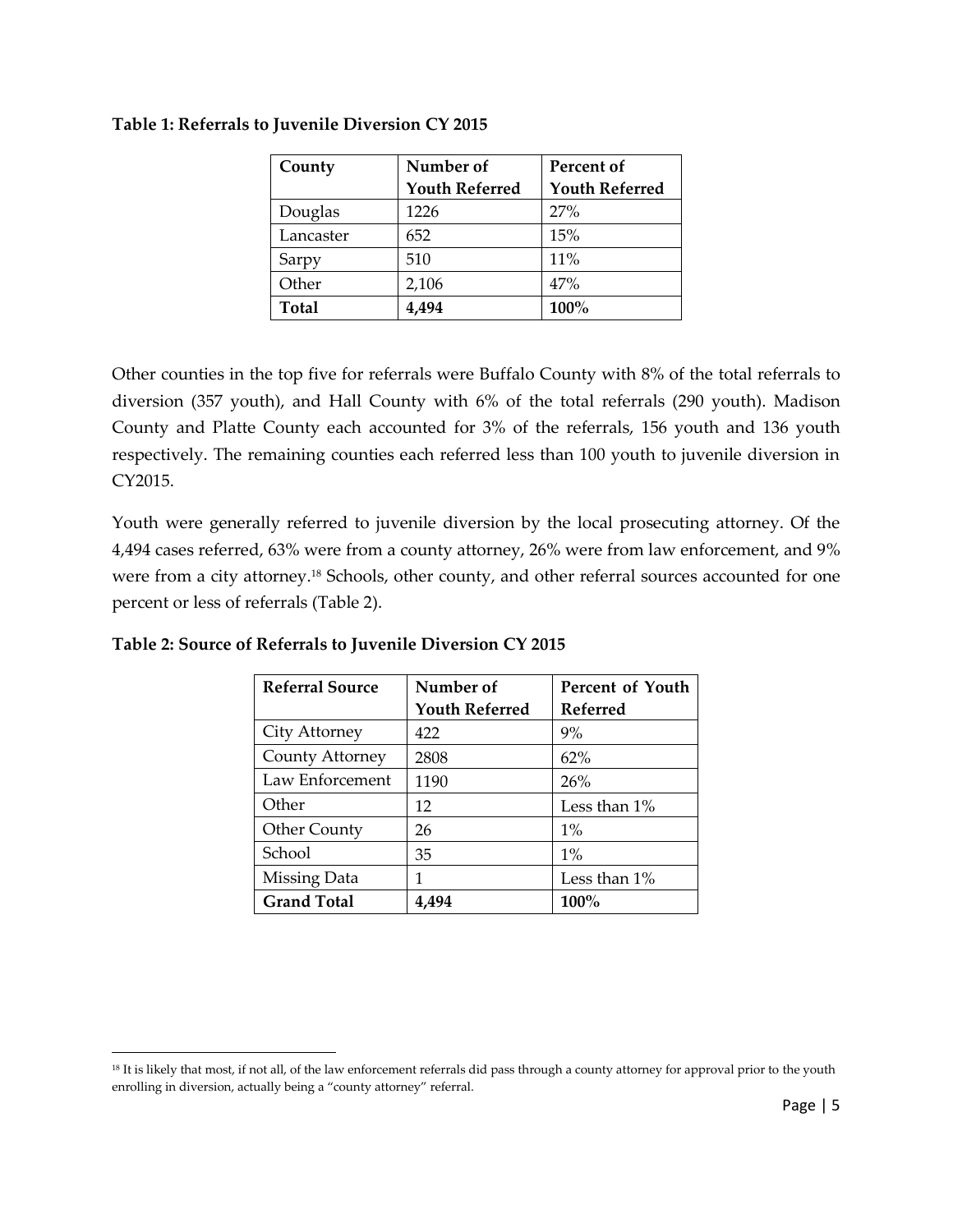## *Characteristics of the Population*

Some diversion programs allow participation of individuals over the age of 17. The age range of reported diversion cases was from 7 years to 20 years of age.<sup>19</sup> A total of 3,924 juveniles 7 to 17 years of age were referred to a juvenile diversion program in CY2015. 20 Eighteen year olds accounted for a majority of the referrals over the age of 17 with 252 referrals. A total of 200 nineteen year olds, and 121 twenty year olds were referred to a diversion program in CY2015 (Table 3).

| Age          | <b>Number of Youth Referred</b> | <b>Percent of Youth Referred</b> |
|--------------|---------------------------------|----------------------------------|
| 7            | 3                               | Less than 1%                     |
| 8            | 8                               | Less than 1%                     |
| 9            | 9                               | Less than 1%                     |
| 10           | 32                              | $1\%$                            |
| 11           | 72                              | 2%                               |
| 12           | 157                             | 3%                               |
| 13           | 336                             | $7\%$                            |
| 14           | 539                             | 12%                              |
| 15           | 754                             | 17%                              |
| 16           | 999                             | 22%                              |
| 17           | 1009                            | 22%                              |
| 18           | 252                             | 6%                               |
| 19           | 199                             | 4%                               |
| 20           | 124                             | 3%                               |
| Missing data | $\mathbf{1}$                    | Less than 1%                     |
| <b>Total</b> | 4,494                           | 100%                             |

#### **Table 3: Youth Referred to Juvenile Diversion by Age CY 2015**

#### *Race*

 $\overline{a}$ 

White youth were referred to juvenile diversion at a higher rate than any other group, accounting for 64% of referrals statewide. Native Hawaiian and other Pacific Islander youth had the lowest rate (0.1%), followed by Native American, Asian, multiple races, and other race youth with the lowest rate of referrals, accounting for less than 1% of referrals each (Table 4 and Figure 2).

<sup>19</sup> Not all counties enter participants over 18 year of age in JDCMS even if they serve participants over the age of 17.

<sup>20</sup> One case had missing data on age at referral.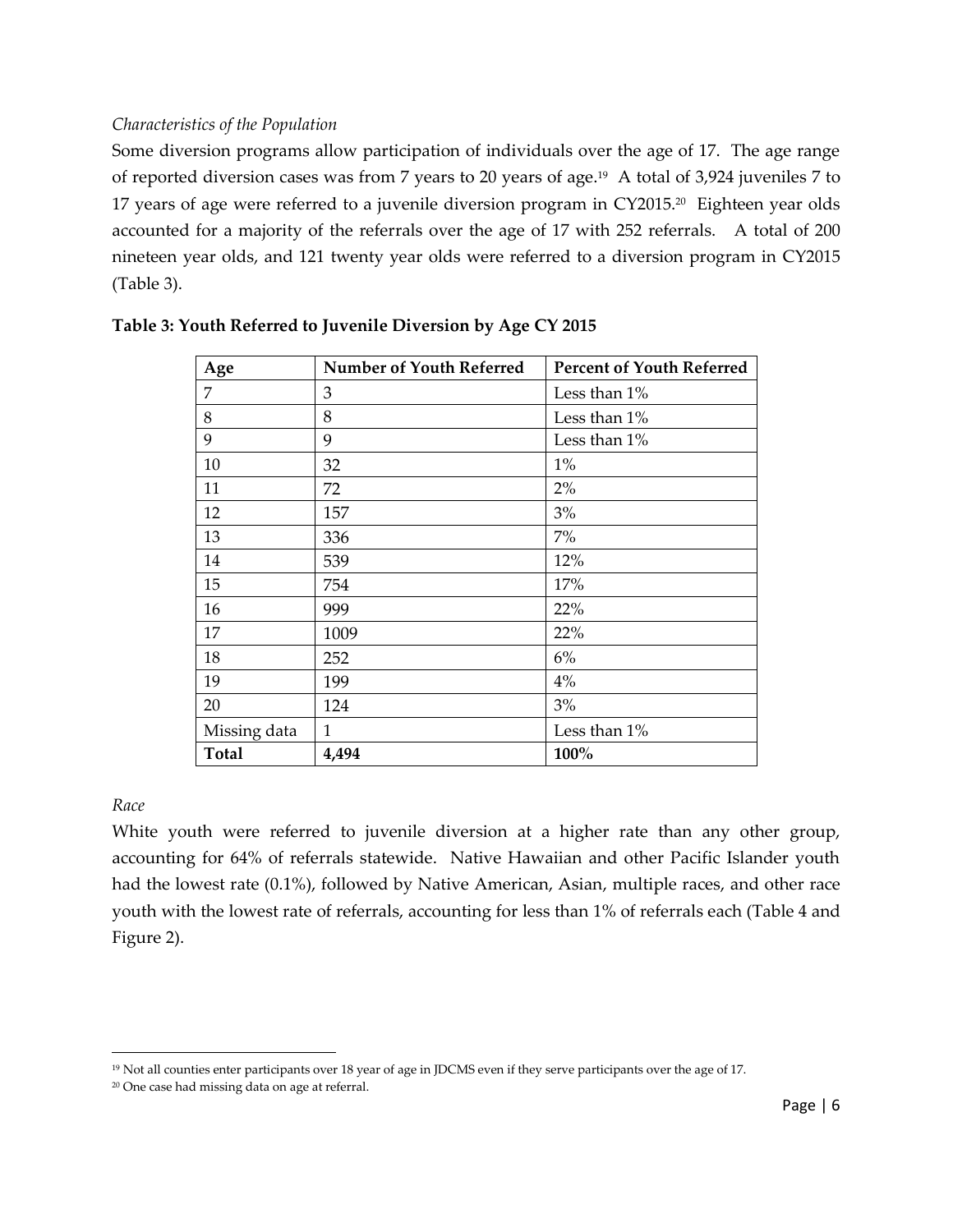|                                         | Number of Youth | <b>Percent of Youth</b> | <b>Statewide</b>         |
|-----------------------------------------|-----------------|-------------------------|--------------------------|
|                                         | Referred        | Referred                | Population <sup>21</sup> |
| American Indian, Alaska Native          | 70              | $1.6\%$                 | 1.4%                     |
| Asian                                   | 42              | $0.9\%$                 | 2.2%                     |
| Black, African American                 | 639             | 14.2%                   | 4.9%                     |
| Hispanic                                | 701             | 15.6%                   | 10.2%                    |
| <b>Multiple Races</b>                   | 15              | 0.3%                    | 2.0%                     |
| Native Hawaiian, Other Pacific Islander | 5               | $0.1\%$                 | 0.1%                     |
| White                                   | 2877            | 64.0%                   | 80.5%                    |
| Other Race                              | 24              | 0.5%                    |                          |
| Missing Data                            | 121             | 2.7%                    |                          |
| <b>Grand Total</b>                      | 4,494           | 100%                    |                          |

## **Table 4: Youth Referred to Juvenile Diversion by Race CY 2015**





<sup>21</sup> United States Census, 2013 Nebraska State and County QuickFacts, <http://www.census.gov/quickfacts/table/RHI225214/31,31055,31141,31037,31079>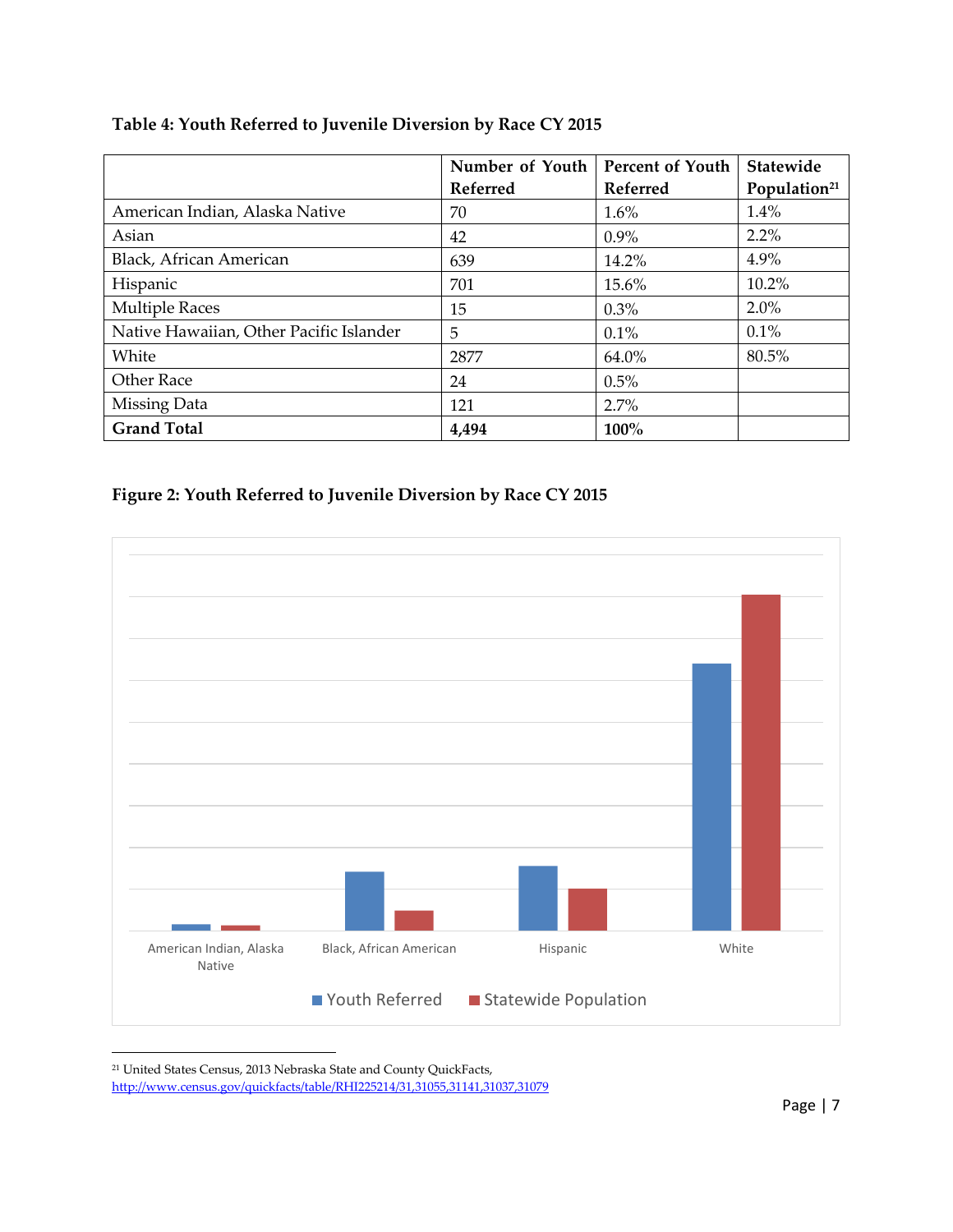Counties with higher levels of diversity according to the United States Census reported more diversity in referrals to diversion.<sup>22</sup> For example, 34.3% of the cases referred to diversion in Douglas County involved African American / Black youth, while statewide only 14.2% of the referrals involve Black youth. Statewide, roughly 16% of referrals involve Hispanic youth, but comprise 69% of referrals in Colfax County, 37.2% of referrals in Hall County, 33.3% of referrals in Dakota County, and 28.7% of referrals in Platte County. Statewide, 1.4% of total referrals involved American Indian / Alaska Native youth compared to 25.9% of referrals in Dakota County (Table 5).

|         | American Indian,<br><b>Alaska Native</b> |            | <b>Black, African</b><br>American |            | Hispanic |            |
|---------|------------------------------------------|------------|-----------------------------------|------------|----------|------------|
|         | Referred                                 | Population | Referred                          | Population | Referred | Population |
| Colfax  | $0.0\%$                                  | $3.3\%$    | $2.4\%$                           | $2.9\%$    | 69.0%    | 43.1%      |
| Dakota  | 25.9%                                    | 3.8%       | 7.4%                              | $4.3\%$    | 33.3%    | 37.4%      |
| Douglas | $0.4\%$                                  | $1.2\%$    | 34.3%                             | 11.6%      | 15.0%    | 12.0%      |
| Hall    | 0.3%                                     | $1.6\%$    | 6.6%                              | $2.7\%$    | 37.2%    | 25.9%      |
| Platte  | $0.0\%$                                  | 1.2%       | $0.0\%$                           | $0.7\%$    | 28.7%    | 16.6%      |

**Table 5: Percent of Youth Referred by Race and County CY 2015**

#### *Success Rates*

l

Statewide, 78% of youth referred to a juvenile diversion program in CY2015 enrolled after referral (3,505 youth). As of the date of this report, 82% (2,365 youth) of the closed diversion cases successfully complete the diversion program, and 17% (500 youth) of the closed cases did not successfully complete the diversion program. <sup>23</sup> The number of unsuccessful completions include situations such as: the youth had another law violation while in diversion or the youth did not comply with the diversion requirements. At the end of CY2015, 640 cases remained in open status; meaning they were referred in CY2015 and have not yet been discharged from the program. Table 6 demonstrates the rate of enrollment and successful completions, as of the date of this report, in the counties with over 100 referrals. <sup>24</sup>

<sup>22</sup> United States Census, 2013 Nebraska State and County QuickFacts,

<http://www.census.gov/quickfacts/table/RHI225214/31,31055,31141,31037,31079>

 $^{23}$  This is the number of completions as of April 15, 2016. This number was calculated by only considering the cases that were

referred in CY2015 and closed by the date of this report. The number of open cases was not included in this calculation.

<sup>24</sup> Successful completion rate of closed cases only; not including did not participate, Douglas County warning letters, and open cases.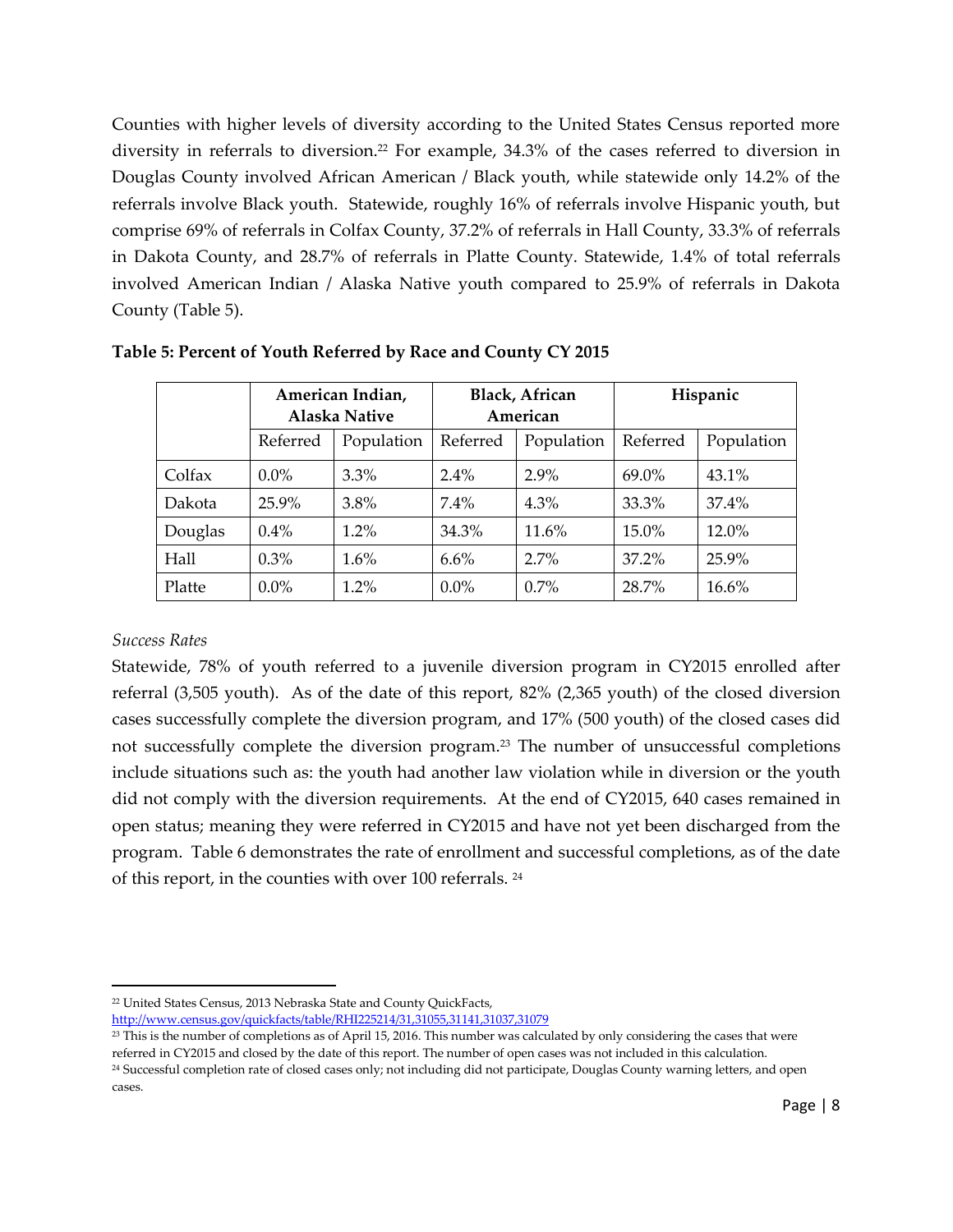| County    | Referred | Enrolled | Successful |  |
|-----------|----------|----------|------------|--|
|           |          |          | Completion |  |
| Douglas   | 1226     | 777      | 84%        |  |
| Lancaster | 652      | 521      | 71%        |  |
| Sarpy     | 510      | 383      | 70%        |  |
| Buffalo   | 357      | 270      | 83%        |  |
| Hall      | 290      | 258      | 85%        |  |
| Madison   | 156      | 156      | 86%        |  |
| Platte    | 136      | 109      | 89%        |  |

## **Table 6: Success Rates of Youth Enrolled by County CY 2015**

Many youth do not have the opportunity to succeed because they do not enroll in diversion or are not offered the opportunity. Statewide, 22% (989 youth) did not participate in the juvenile diversion program after referral.<sup>25</sup> An analysis of counties with a significant number of youth not participating in diversion after referral needs to be completed. Although further study should be completed, we anticipate that some of the reasons that parents and youth choose not to participate in diversion and opt for the juvenile justice system may include: 1) the cost of participating is too high, 2) the program requirements and time commitment are too burdensome, 3) language barriers, 4) transportation problems, etc.

An in-depth analysis of success rates by county would be beneficial. Although the state has made an effort to use a common definition of successfully completing the diversion program, individual diversion programs and requirements vary across the state. Success rates will also vary based on the diversion plan requirements. An evaluation of diversion plans would be beneficial to determine whether certain objectives, or the number of required objectives, affect success rates and recidivism rates. An evaluation of risk level and screen scores would be beneficial to evaluate the success rate based on risk level, and better determine which youth would be best served in diversion.

#### *Success by Race*

 $\overline{a}$ 

White and Hispanic youth had the highest success rates in diversion (86% and 78% successful). American Indian youth and Black/African American youth had the lowest success rates with only 68% and 71% successfully completing diversion after enrollment. Black/African American youth had the highest rate of not participating after referral (35%), followed by Asian youth (24%) (Table 7).

<sup>25</sup> Number includes youth/parent refusing diversion, youth receiving a warning letter in Douglas County, diversion program declining admission after referral, or referring attorney withdrew referral.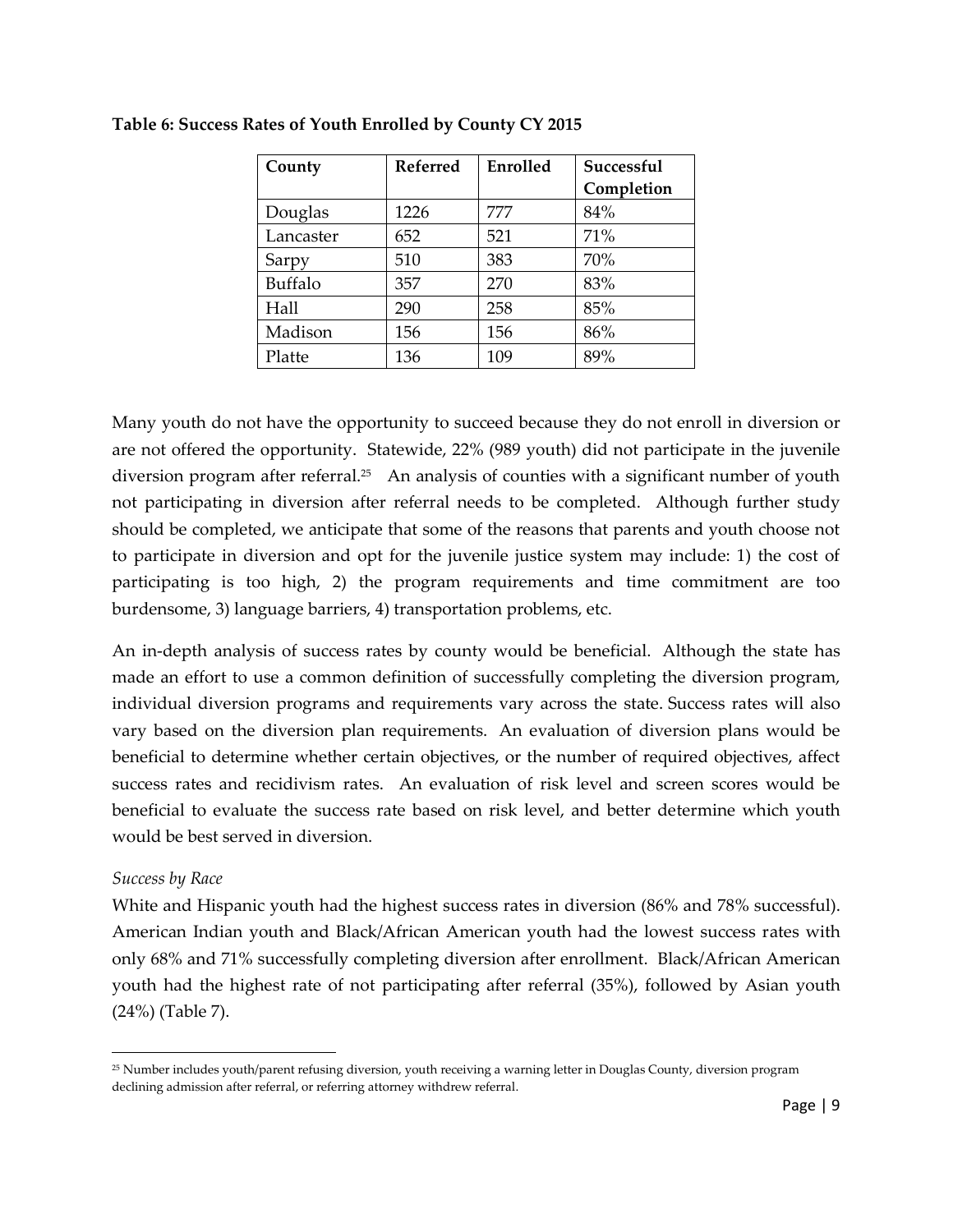|                                   | Did Not Participate | Open | Successful | Unsuccessful |
|-----------------------------------|---------------------|------|------------|--------------|
| American Indian,<br>Alaska Native | 10%                 | 14%  | 68%        | 32%          |
| Asian                             | 24%                 | 10%  | 77%        | 23%          |
| Black, African<br>American        | 35%                 | 16%  | 71%        | 29%          |
| Hispanic                          | 19%                 | 16%  | 78%        | 22%          |
| White                             | 17%                 | 14%  | 86%        | 14%          |

**Table 7: Success Rates of Youth Referred by Race CY 2015**

#### *Law Violations*

l

Over 100 different law violations were referred to a juvenile diversion program across the state in CY2015. The most common law violations referred to juvenile diversion were minor in possession (980 cases) and shoplifting (818 cases). Table 8 demonstrates the top 13 law violations referred to a juvenile diversion program in CY2015, with the remaining law violations having less than 100 referrals.

## **Table 8: Law Violations Referred to Diversion CY 2015**

|                                  | Number of Law              |
|----------------------------------|----------------------------|
|                                  | <b>Violations Referred</b> |
| <b>MINOR IN POSSESSION</b>       | 980                        |
| <b>SHOPLIFTING</b>               | 818                        |
| NARCOTIC EQUIPMENT-POSSESSION-   | 440                        |
| PARAPHERNALIA                    |                            |
| MARIJUANA POSSESSION-LESS THAN 1 | 428                        |
| OZ.                              |                            |
| <b>TRAFFIC OFFENSE26</b>         | 316                        |
| <b>CRIMINAL MISCHIEF</b>         | 309                        |
| ASSAULT - 3RD DEGREE             | 252                        |
| THEFT BY UNLAWFUL TAKING         | 209                        |
| <b>TRESPASSING</b>               | 208                        |
| <b>ASSAULT</b>                   | 187                        |
| <b>DISTURBING THE PEACE</b>      | 172                        |
| MARIJUANA-POSSESSION             | 166                        |
| DISORDERLY CONDUCT               | 149                        |

<sup>26</sup> Traffic offenses include violations such as: speeding, racing, violation of operator's license, no operator's license, violation of learner's permit, violation of provision operator's license, violation of school permit, leaving the scene of an accident, careless/reckless driving, following too closely, violate stop sign, no registration/insurance, and vehicle light violation.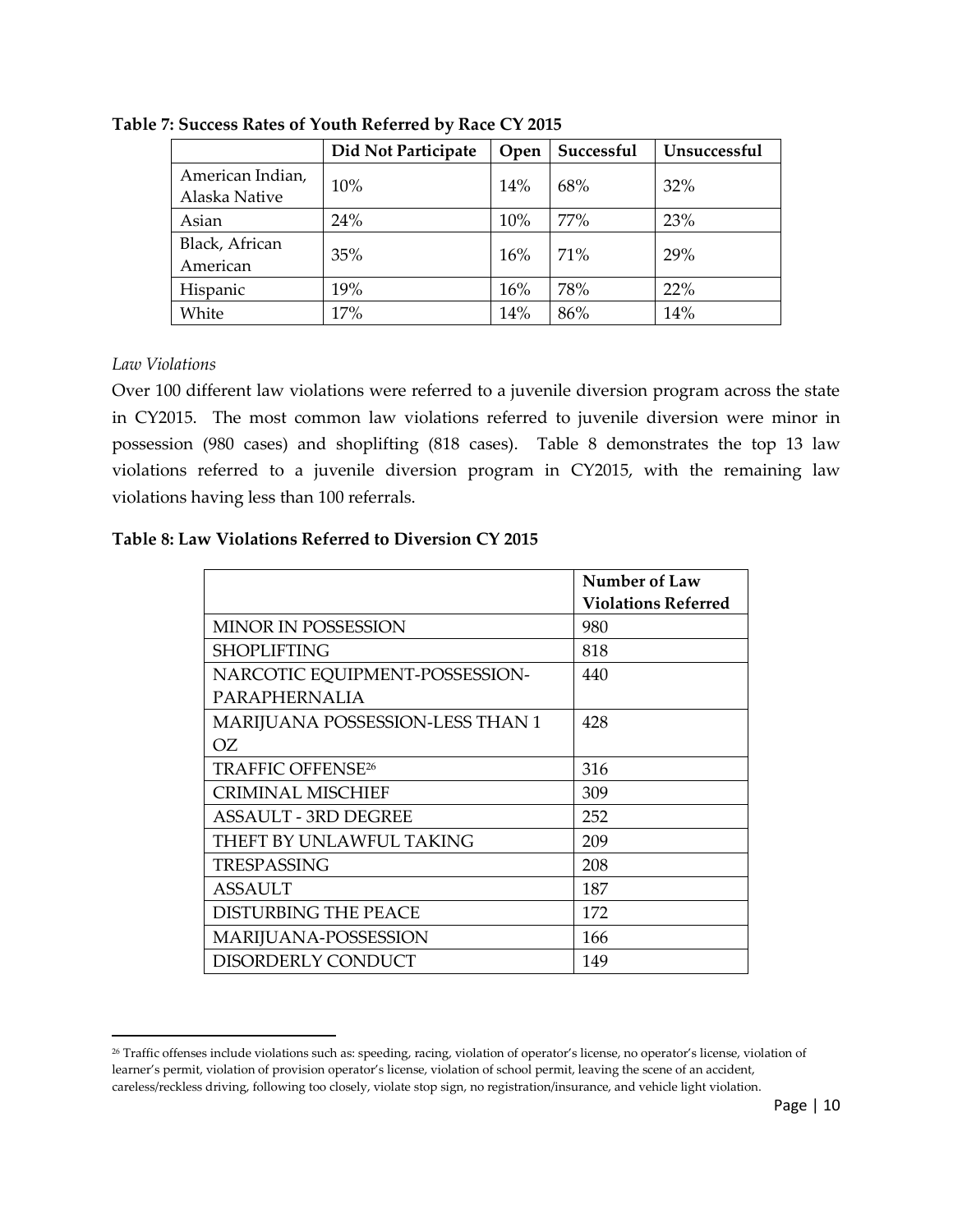## Diversion Services Not Captured in JDCMS

Many counties practice informal diversion, warning letters, and pre-diversion. These statistics are currently not tracked in all counties. There is currently no mechanism to track how many juveniles were eligible for a juvenile pretrial diversion program in Nebraska, but were not referred by the prosecuting attorney. Data is also not available on how many referrals to a prosecuting attorney are not prosecuted at the county attorney's discretion.

#### *Early Assessment*

All youth are not the same and all youth should not be treated the same. Youth intervention needs to be based on the risk level and individual needs, rather than "one size fits all" approach. Many programs utilize the process of referring the youth for assessment first to determine the best course of action. Evidence based screening and assessment tools are recommended to identify the risk of re-offense and the intervention needs for each youth.

Research has shown that diversion from court is more effective in reducing recidivism than the juvenile court system. For many low risk youth, no intervention is the most effective intervention. Further, intervention programs that target low-risk youth often worsen the outcomes for those youth, compared to high risk targeted programs.<sup>27</sup> According to a recent meta-analysis, diversion was superior to court processing, whether diverted youth received only a caution or were referred to a counseling or intervention program. In fact, low-risk youth receiving only a caution had better outcomes than those referred to a diversion intervention.<sup>28</sup>

#### *Local Assessment Program Example*

The Lancaster County Early Assessment Program provides a coordinated approach in assessing the risk and needs of youth who come into contact with the juvenile justice system for their first offense. This program assesses juvenile offenders regarding their behavioral risks and rehabilitative needs, providing the County Attorney's Office with valuable information to make a more informed and individualized decision on how to proceed with a citation. With this process of screening the youth before a decision to refer a youth to a juvenile diversion program, Lancaster County has been able to screen out low risk youth from being over served.

In CY2015, Lancaster County had 867 youth referred to the early assessment program, with 761 youth completing the assessment process. The case manager assessing the youth determines the risk of the youth using the Nebraska Youth Screen, talks with the parents about what

 $\overline{\phantom{a}}$ 

<sup>27</sup> Dick Mendel, Case Now Strong for Ending Probation's Place As Default Disposition in Juvenile Justice, Juvenile Justice Information Exchange (2016), http://jjie.org/case-now-strong-for-ending-probations-place-as-default-disposition-in-juvenilejustice/227322/ (last visited May 2, 2016).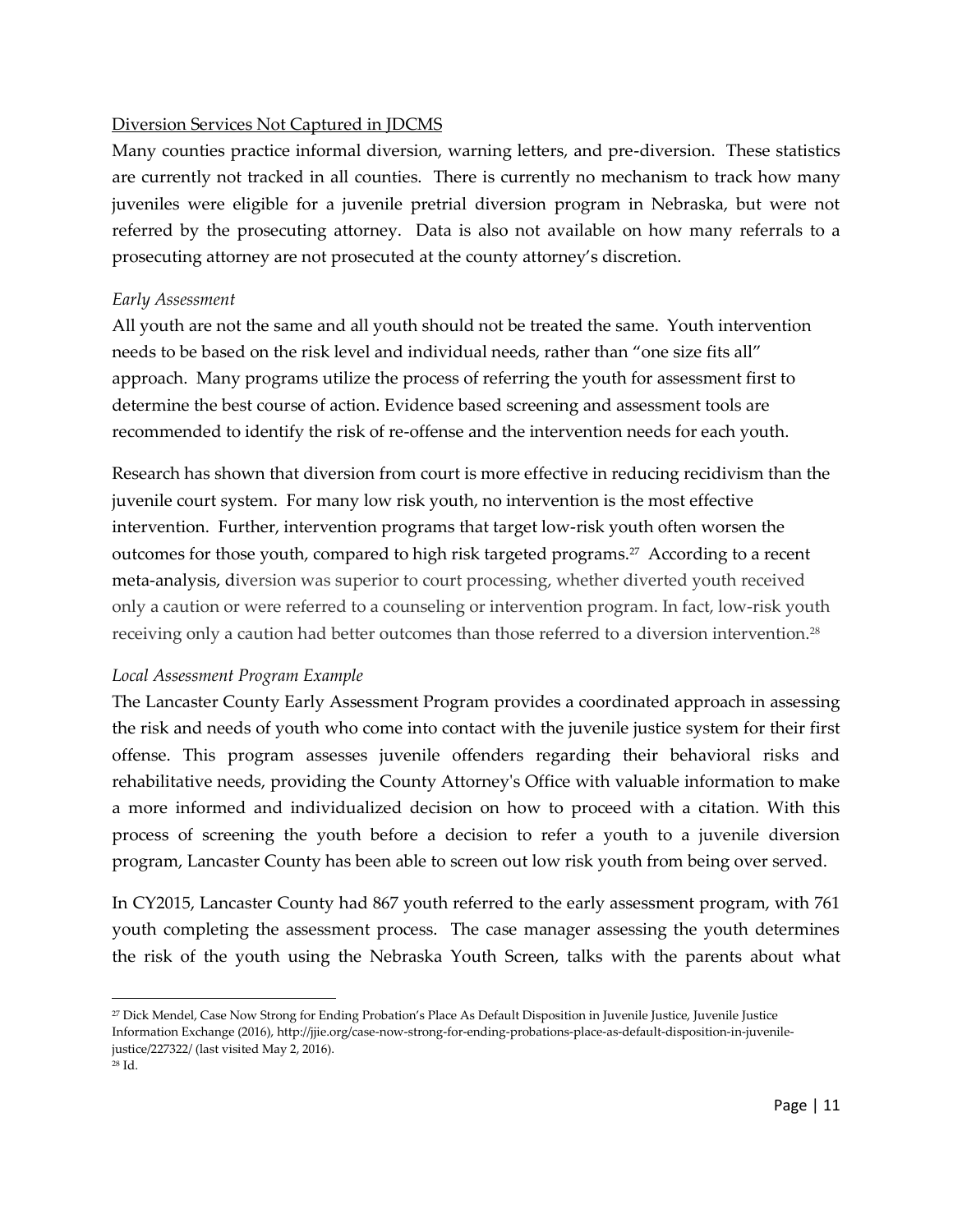consequences for the offense were already given, and determines how much intervention is necessary. The goal is to make contact with the youth as quickly as possible for maximum impact with the youth, and determine the right type and dosage of intervention. The possible outcomes of the early assessment program are referral back to the county attorney's office for file or no file, referral to diversion, or referral for minimal intervention. Most importantly, this process screens youth out of referral to diversion, recommending no intervention in some instances.

The Lancaster County Early Assessment program has seen reduced court filings, increased "no files," decreased referrals to diversion, and changed the decision of the prosecuting attorney for 136 youth.<sup>29</sup> Youth who participated in the early assessment process are less likely to recidivate long-term (longer than 24 months after completing program) when compared to youth who participate in diversion programming.<sup>30</sup>

#### *Truancy Diversion*

Many diversion programs also serve youth with truancy only issues. Some programs have separate truancy diversion programs established. There were 90 diversion cases that listed truancy as the law violation in CY2015. Built into the case management system is an option to have a case type as "truancy," rather than diversion, which excludes those cases from the diversion data. There were 250 cases entered for truancy intervention that were excluded from the diversion numbers. These cases could have included an early intervention with families before they reached the amount of absences necessary for a county attorney referral, as well as county attorney referrals to diversion after 20 or more absences. One goal of separating truancy data from diversion data is to make sure a youth with a truancy issue is not using up their "shot at diversion," and later ineligible if they have a law violation down the road.

Many truancy programs statewide are not reporting data into this case management system; however, the Juvenile Case Management System (JCMS) does have a truancy reporting mechanism for the truancy programs currently funded through Community-based Aid to report data.

#### *Local Truancy Diversion Program Example*

l

The Lancaster County Truancy Diversion Program is a program at three middle schools and three high schools for youth who have missed 20 or more days of school and have been referred

<sup>29</sup> Alicia Henderson, Amy Hoffman & Amoreena Brady, *Getting Out of the Kitchen Sink: Effective Interventions for Low-Risk Youth*, Nebraska Juvenile Justice Association Conference (2016).

<sup>30</sup> Anne Hobbs, Timbre Wulf-Ludden & Jenna Strawhun, *Assessing Youth Early in the Juvenile Justice System*, 3 OJJDP Journal of Juvenile Justice 80–96, 80-96 (2013), http://www.journalofjuvjustice.org/jojj0301/article06.htm.